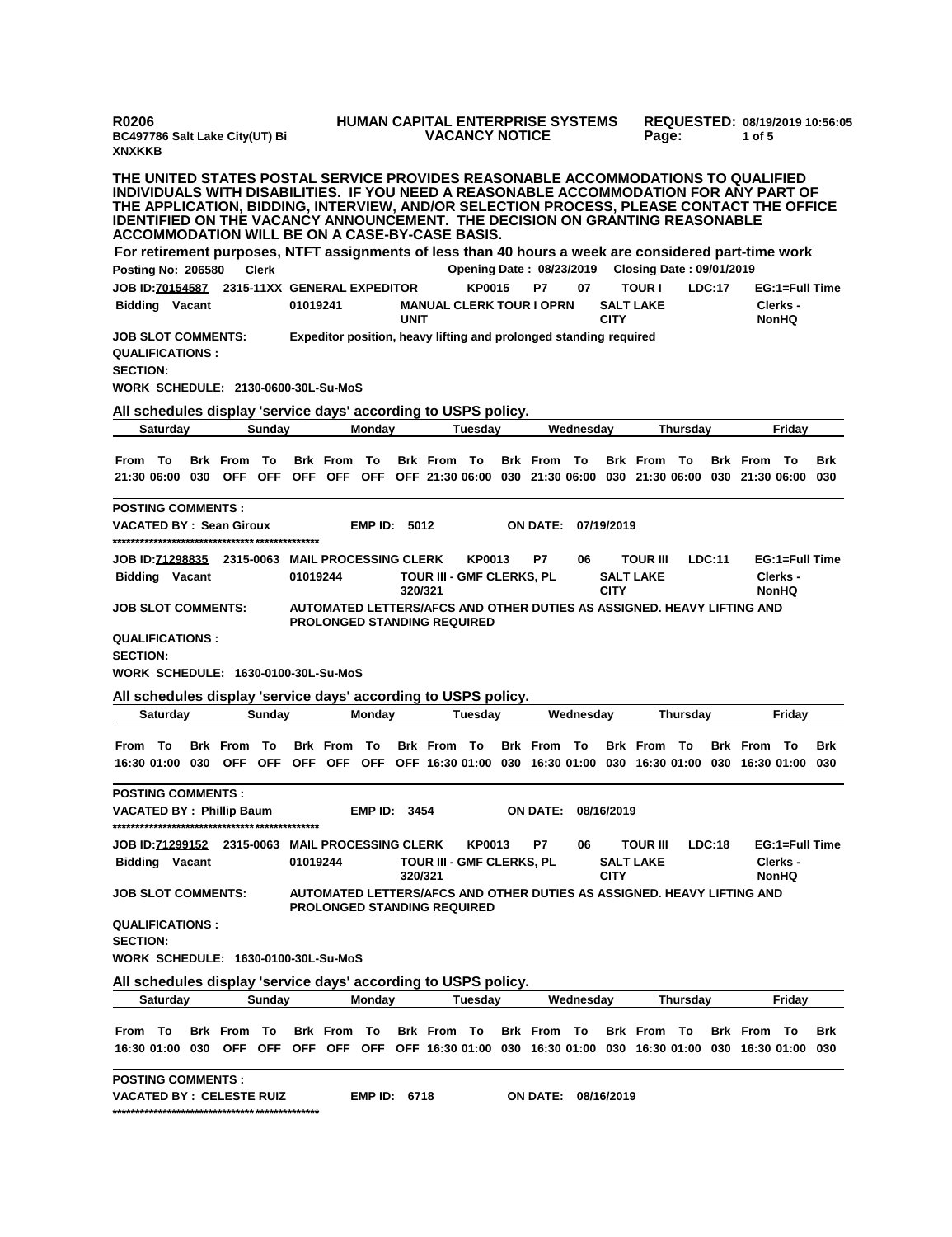| R0206<br><b>XNXKKB</b>                           | BC497786 Salt Lake City(UT) Bi                                                |          | <b>HUMAN CAPITAL ENTERPRISE SYSTEMS</b>                                                                                                                                    | <b>VACANCY NOTICE</b>                              |               |                     |           |                 | Page:                         |                  |        | 2 of 5                                        |                            | REQUESTED: 08/19/2019 10:56:05 |
|--------------------------------------------------|-------------------------------------------------------------------------------|----------|----------------------------------------------------------------------------------------------------------------------------------------------------------------------------|----------------------------------------------------|---------------|---------------------|-----------|-----------------|-------------------------------|------------------|--------|-----------------------------------------------|----------------------------|--------------------------------|
|                                                  |                                                                               |          | JOB ID:70642115  0356-09XX DATA CONVERSION<br><b>OPERATOR</b>                                                                                                              |                                                    | <b>KP0007</b> | P7                  | 05        |                 | TOUR III                      |                  | LDC:15 |                                               | EG:1=Full Time             |                                |
| <b>Bidding Vacant</b>                            |                                                                               | 01017111 |                                                                                                                                                                            | <b>ENCODING OPERATIONS UNIT</b><br><b>TOUR III</b> |               |                     |           | <b>CITY REC</b> | <b>SALT LAKE</b>              |                  |        |                                               | Clerks -<br><b>NonHQ</b>   |                                |
| <b>JOB SLOT COMMENTS:</b>                        |                                                                               |          | THIS IS AN FTF DUTY ASSIGNMENT. SCHEDULES AND N/S DAYS MAY CHANGE<br>WEEKLY. IF AWARDED THIS BID YOU MUST CALL THE RESOURCE CENTER AT 801-<br>973-5501 FOR YOUR SCHEDULE.  |                                                    |               |                     |           |                 |                               |                  |        |                                               |                            |                                |
|                                                  | <b>DCO CBIT</b>                                                               |          | <b>QUALIFICATIONS:714 DATA ENTRY (V1.1) HIGH</b>                                                                                                                           |                                                    |               |                     |           |                 |                               |                  |        |                                               |                            |                                |
| <b>SECTION:</b>                                  | WORK SCHEDULE: 1945-0415-30L-We-ThS                                           |          |                                                                                                                                                                            |                                                    |               |                     |           |                 |                               |                  |        |                                               |                            |                                |
|                                                  |                                                                               |          | All schedules display 'service days' according to USPS policy.                                                                                                             |                                                    |               |                     |           |                 |                               |                  |        |                                               |                            |                                |
| Saturday                                         | Sunday                                                                        |          | Monday                                                                                                                                                                     |                                                    | Tuesday       |                     | Wednesday |                 |                               | Thursday         |        |                                               | Friday                     |                                |
| From To                                          | <b>Brk From To</b>                                                            |          | <b>Brk From To</b><br>19:45 04:15 030 19:45 04:15 030 19:45 04:15 030 19:45 04:15 030 OFF OFF OFF OFF                                                                      | <b>Brk From To</b>                                 |               | <b>Brk</b> From     | To        |                 | <b>Brk</b> From               | <b>To</b>        |        | <b>Brk From To</b><br>OFF OFF 19:45 04:15 030 |                            | Brk                            |
| <b>POSTING COMMENTS:</b>                         |                                                                               |          |                                                                                                                                                                            |                                                    |               |                     |           |                 |                               |                  |        |                                               |                            |                                |
|                                                  | <b>VACATED BY : CONNIE BROWN</b>                                              |          | <b>EMP ID: 3366</b>                                                                                                                                                        |                                                    |               | <b>ON DATE:</b>     |           | 07/29/2019      |                               |                  |        |                                               |                            |                                |
|                                                  |                                                                               |          | <b>OPERATOR</b>                                                                                                                                                            |                                                    | <b>KP0007</b> | P7                  | 05        |                 | TOUR III                      |                  | LDC:15 |                                               | EG:1=Full Time             |                                |
| <b>Bidding Vacant</b>                            |                                                                               | 01017111 |                                                                                                                                                                            | <b>ENCODING OPERATIONS UNIT</b><br><b>TOUR III</b> |               |                     |           | <b>CITY REC</b> | <b>SALT LAKE</b>              |                  |        |                                               | Clerks -<br><b>NonHQ</b>   |                                |
| <b>JOB SLOT COMMENTS:</b>                        |                                                                               |          | THIS IS AN FTF DUTY ASSIGNMENT. SCHEDULES AND N/S DAYS MAY CHANGE<br>WEEKLY. IF AWARDED THIS BID, YOU MUST CALL THE RESOURCE CENTER AT 801-<br>973-5501 FOR YOUR SCHEDULE. |                                                    |               |                     |           |                 |                               |                  |        |                                               |                            |                                |
|                                                  | <b>DCO CBIT</b>                                                               |          | <b>QUALIFICATIONS:714 DATA ENTRY (V1.1) HIGH</b>                                                                                                                           |                                                    |               |                     |           |                 |                               |                  |        |                                               |                            |                                |
| <b>SECTION:</b>                                  | WORK SCHEDULE: 1615-0045-30L-Tu-WeS                                           |          |                                                                                                                                                                            |                                                    |               |                     |           |                 |                               |                  |        |                                               |                            |                                |
|                                                  |                                                                               |          | All schedules display 'service days' according to USPS policy.                                                                                                             |                                                    |               |                     |           |                 |                               |                  |        |                                               |                            |                                |
| Saturday                                         | Sunday                                                                        |          | Monday                                                                                                                                                                     |                                                    | Tuesday       |                     | Wednesday |                 |                               | <b>Thursday</b>  |        |                                               | Friday                     |                                |
| From To                                          | <b>Brk From To</b>                                                            |          | <b>Brk From To</b><br>16:15 00:45 030 16:15 00:45 030 16:15 00:45 030 OFF OFF OFF OFF OFF OFF 16:15 00:45 030 16:15 00:45 030                                              | <b>Brk From To</b>                                 |               | <b>Brk</b> From     | То        |                 | <b>Brk From To</b>            |                  |        | <b>Brk From To</b>                            |                            | Brk                            |
| <b>POSTING COMMENTS :</b>                        | VACATED BY:PERRY MCARTHUR                                                     |          | <b>EMP ID: 1022</b>                                                                                                                                                        |                                                    |               | ON DATE: 07/23/2019 |           |                 |                               |                  |        |                                               |                            |                                |
| JOB ID: <u>70147773</u><br><b>Bidding Vacant</b> |                                                                               | 20949531 | 2315-06XX PARCEL POST DIST-MACHINE KP0012                                                                                                                                  | <b>ASF CLERKS SPBS TOUR-III</b>                    |               | P7                  | 06        |                 | TOUR III<br><b>SALT LAKE</b>  |                  | LDC:13 |                                               | EG:1=Full Time<br>Clerks - |                                |
| <b>JOB SLOT COMMENTS:</b>                        |                                                                               |          | SPBS/ULS/Other Duties as Assigned, Heavy lifting reguired, prolonged<br>standing required.                                                                                 |                                                    |               |                     |           |                 | <b>CITY ANNEX</b>             |                  |        |                                               | <b>NonHQ</b>               |                                |
| <b>SECTION:</b>                                  | <b>QUALIFICATIONS : SPBS DEXTERITY</b><br>WORK SCHEDULE: 1700-0130-30L-Th-FrS |          |                                                                                                                                                                            |                                                    |               |                     |           |                 |                               |                  |        |                                               |                            |                                |
|                                                  |                                                                               |          | All schedules display 'service days' according to USPS policy.                                                                                                             |                                                    |               |                     |           |                 |                               |                  |        |                                               |                            |                                |
| <b>Saturday</b>                                  | Sunday                                                                        |          | Monday                                                                                                                                                                     |                                                    | Tuesday       |                     | Wednesday |                 |                               | Thursday         |        |                                               | Friday                     |                                |
| From To                                          | <b>Brk From To</b>                                                            |          | <b>Brk From To</b><br>17:00 01:30  030  17:00  01:30  030  17:00  01:30  030  17:00  01:30  030  17:00  01:30  030                                                         | <b>Brk From To</b>                                 |               | <b>Brk</b> From     | То        |                 | <b>Brk</b> From<br><b>OFF</b> | To<br><b>OFF</b> |        | <b>Brk</b> From<br>OFF OFF                    | То<br><b>OFF</b>           | Brk<br><b>OFF</b>              |
| <b>POSTING COMMENTS:</b>                         | <b>VACATED BY: Robert Ouzts</b>                                               |          | <b>EMP ID: 8894</b>                                                                                                                                                        |                                                    |               | <b>ON DATE:</b>     |           | 08/16/2019      |                               |                  |        |                                               |                            |                                |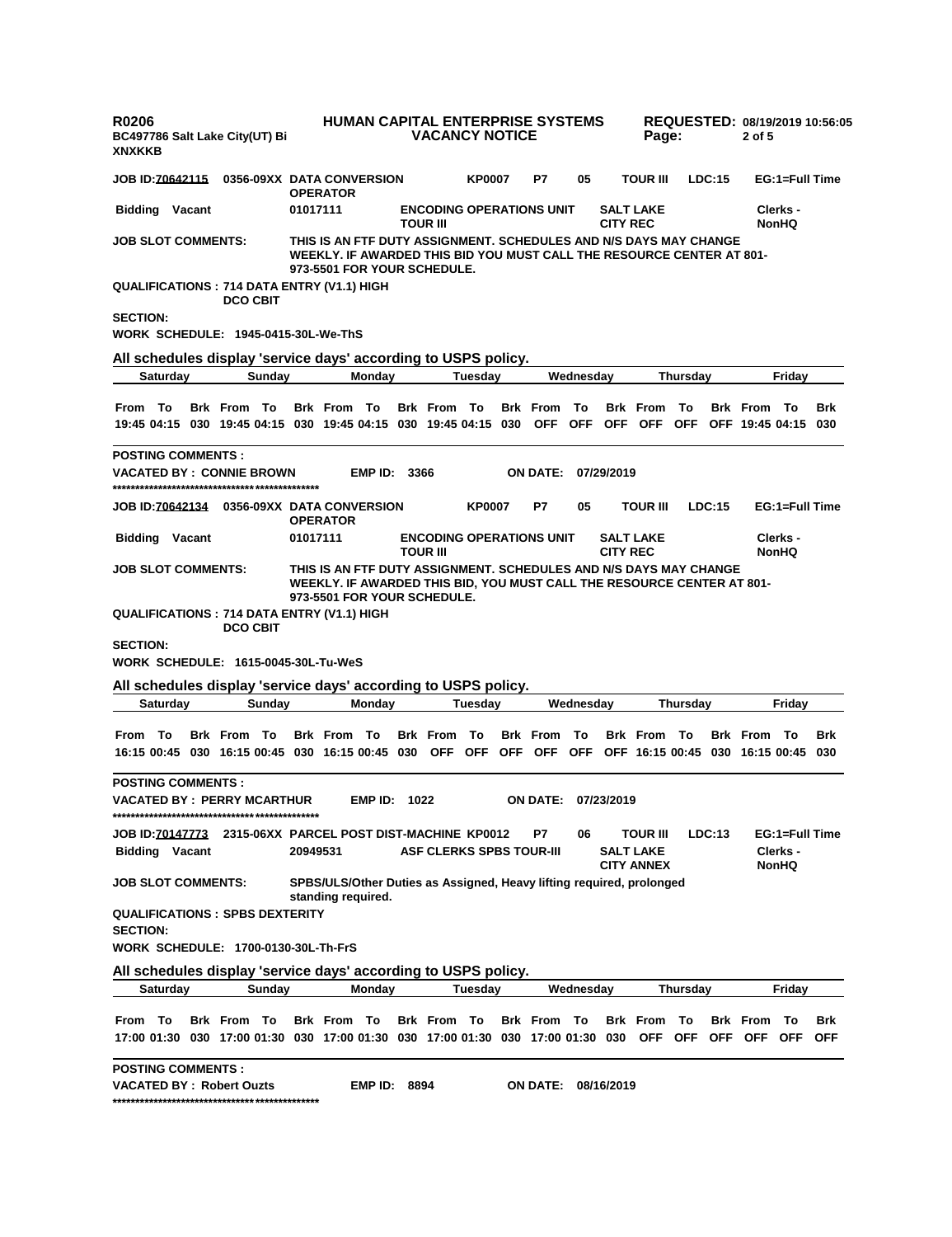| <b>R0206</b><br><b>XNXKKB</b> |                 |                           | BC497786 Salt Lake City(UT) Bi                                                                                      |               |           |                                           |                     |     | <b>VACANCY NOTICE</b>           |         | <b>HUMAN CAPITAL ENTERPRISE SYSTEMS</b> |            |            | Page:                                                                    |          |        | 3 of 5                                                                                                |                                            | REQUESTED: 08/19/2019 10:56:05 |
|-------------------------------|-----------------|---------------------------|---------------------------------------------------------------------------------------------------------------------|---------------|-----------|-------------------------------------------|---------------------|-----|---------------------------------|---------|-----------------------------------------|------------|------------|--------------------------------------------------------------------------|----------|--------|-------------------------------------------------------------------------------------------------------|--------------------------------------------|--------------------------------|
| <b>JOB ID:70949749</b>        |                 |                           |                                                                                                                     |               |           | 2315-06XX PARCEL POST DIST-MACHINE KP0012 |                     |     |                                 |         | P7                                      | 06         |            | TOUR III                                                                 |          | LDC:13 |                                                                                                       | EG:1=Full Time                             |                                |
|                               |                 | <b>Bidding Vacant</b>     |                                                                                                                     |               | 20949531  |                                           |                     |     | <b>ASF CLERKS SPBS TOUR-III</b> |         |                                         |            |            | <b>SALT LAKE</b><br><b>CITY ANNEX</b>                                    |          |        |                                                                                                       | Clerks -<br><b>NonHQ</b>                   |                                |
|                               |                 | <b>JOB SLOT COMMENTS:</b> |                                                                                                                     |               |           | standing required.                        |                     |     |                                 |         |                                         |            |            | ULS/APBS and other duties as assigned. Heavy Lifting Required, prolonged |          |        |                                                                                                       |                                            |                                |
| <b>SECTION:</b>               |                 |                           | <b>QUALIFICATIONS: SPBS DEXTERITY</b><br><b>WORK SCHEDULE: 1700-0130-30L-Sa-SuS</b>                                 |               |           |                                           |                     |     |                                 |         |                                         |            |            |                                                                          |          |        |                                                                                                       |                                            |                                |
|                               |                 |                           |                                                                                                                     |               |           |                                           |                     |     |                                 |         |                                         |            |            |                                                                          |          |        |                                                                                                       |                                            |                                |
|                               | Saturday        |                           | All schedules display 'service days' according to USPS policy.                                                      | Sunday        |           |                                           | Monday              |     |                                 | Tuesday |                                         | Wednesdav  |            |                                                                          | Thursday |        |                                                                                                       | Friday                                     |                                |
|                               |                 |                           |                                                                                                                     |               |           |                                           |                     |     |                                 |         |                                         |            |            |                                                                          |          |        |                                                                                                       |                                            |                                |
| From                          | Тο              |                           | Brk From<br>OFF OFF OFF OFF OFF OFF 17:00 01:30 030 17:00 01:30 030 17:00 01:30 030 17:00 01:30 030 17:00 01:30 030 | То            |           | <b>Brk From To</b>                        |                     |     | <b>Brk From To</b>              |         | <b>Brk</b> From                         | - То       |            | <b>Brk</b> From                                                          | То       |        | <b>Brk From To</b>                                                                                    |                                            | <b>Brk</b>                     |
|                               |                 | <b>POSTING COMMENTS:</b>  | VACATED BY: STACIA Drage                                                                                            |               |           |                                           | <b>EMP ID: 3947</b> |     |                                 |         | <b>ON DATE:</b>                         |            | 08/16/2019 |                                                                          |          |        |                                                                                                       |                                            |                                |
|                               |                 | <b>Bidding Vacant</b>     |                                                                                                                     |               | 20949531  |                                           |                     |     | <b>ASF CLERKS SPBS TOUR-III</b> | KP0013  | P7                                      | 06         |            | <b>SALT LAKE</b><br><b>CITY ANNEX</b>                                    |          | LDC:13 |                                                                                                       | EG:1=Full Time<br>Clerks -<br><b>NonHQ</b> |                                |
|                               |                 | <b>JOB SLOT COMMENTS:</b> |                                                                                                                     |               | required. |                                           |                     |     |                                 |         |                                         |            |            | AFSM and other duites as assigned. Prolonged standing and heavy lifting  |          |        |                                                                                                       |                                            |                                |
| <b>SECTION:</b>               |                 | <b>QUALIFICATIONS:</b>    |                                                                                                                     |               |           |                                           |                     |     |                                 |         |                                         |            |            |                                                                          |          |        |                                                                                                       |                                            |                                |
|                               |                 |                           | <b>WORK SCHEDULE: 1700-0130-30L-Su-MoS</b>                                                                          |               |           |                                           |                     |     |                                 |         |                                         |            |            |                                                                          |          |        |                                                                                                       |                                            |                                |
|                               | Saturday        |                           | All schedules display 'service days' according to USPS policy.                                                      | Sunday        |           |                                           | Monday              |     |                                 | Tuesday |                                         | Wednesday  |            |                                                                          | Thursday |        |                                                                                                       | Friday                                     |                                |
|                               |                 |                           |                                                                                                                     |               |           |                                           |                     |     |                                 |         |                                         |            |            |                                                                          |          |        |                                                                                                       |                                            |                                |
| From To                       |                 | 17:00 01:30 030           | Brk From                                                                                                            | To<br>OFF OFF |           | <b>Brk From To</b>                        |                     |     | <b>Brk From To</b>              |         | <b>Brk From To</b>                      |            |            | <b>Brk From To</b>                                                       |          |        | <b>Brk From To</b><br>OFF OFF OFF OFF 17:00 01:30 030 17:00 01:30 030 17:00 01:30 030 17:00 01:30 030 |                                            | <b>Brk</b>                     |
|                               |                 | <b>POSTING COMMENTS:</b>  | VACATED BY: Jampa Chodak                                                                                            |               |           |                                           | EMP ID:             | 487 |                                 |         | <b>ON DATE:</b>                         |            | 08/01/2019 |                                                                          |          |        |                                                                                                       |                                            |                                |
| <b>JOB ID:71378882</b>        |                 | <b>Bidding Vacant</b>     |                                                                                                                     |               | 20949526  | 2315-06XX PARCEL POST DIST-MACHINE KP0012 |                     |     | <b>ASF OPERATIONS TOUR-II</b>   |         | P7                                      | 06         |            | <b>TOUR II</b><br><b>SALT LAKE</b><br><b>CITY ANNEX</b>                  |          | LDC:13 |                                                                                                       | EG:1=Full Time<br>Clerks -<br><b>NonHQ</b> |                                |
|                               |                 | <b>JOB SLOT COMMENTS:</b> |                                                                                                                     |               |           | <b>REQUIRED</b>                           |                     |     |                                 |         |                                         |            |            |                                                                          |          |        | APBS AND OTHER DUTIES AS ASSIGNED. HEAVY LIFTING AND PROLONGED STANDING                               |                                            |                                |
| <b>SECTION:</b>               |                 |                           | <b>QUALIFICATIONS: SPBS DEXTERITY</b><br>WORK SCHEDULE: 0800-1630-30L-We-ThS                                        |               |           |                                           |                     |     |                                 |         |                                         |            |            |                                                                          |          |        |                                                                                                       |                                            |                                |
|                               |                 |                           | All schedules display 'service days' according to USPS policy.                                                      |               |           |                                           |                     |     |                                 |         |                                         |            |            |                                                                          |          |        |                                                                                                       |                                            |                                |
|                               | <b>Saturday</b> |                           |                                                                                                                     | Sunday        |           |                                           | Monday              |     |                                 | Tuesday |                                         | Wednesday  |            |                                                                          | Thursday |        |                                                                                                       | Friday                                     |                                |
| From To                       |                 |                           | <b>Brk From To</b>                                                                                                  |               |           | <b>Brk From To</b>                        |                     |     | Brk From To                     |         | Brk From To                             |            |            | <b>Brk</b> From                                                          | To       |        | <b>Brk From To</b>                                                                                    |                                            | <b>Brk</b>                     |
|                               |                 |                           | 08:00 16:30 030 08:00 16:30 030 08:00 16:30 030 08:00 16:30 030 OFF                                                 |               |           |                                           |                     |     |                                 |         |                                         | <b>OFF</b> |            | OFF OFF                                                                  | OFF      |        | OFF 08:00 16:30 030                                                                                   |                                            |                                |
|                               |                 | <b>POSTING COMMENTS:</b>  | <b>VACATED BY: Albert Martinez</b>                                                                                  |               |           |                                           | <b>EMP ID: 2046</b> |     |                                 |         | ON DATE:                                |            | 08/16/2019 |                                                                          |          |        |                                                                                                       |                                            |                                |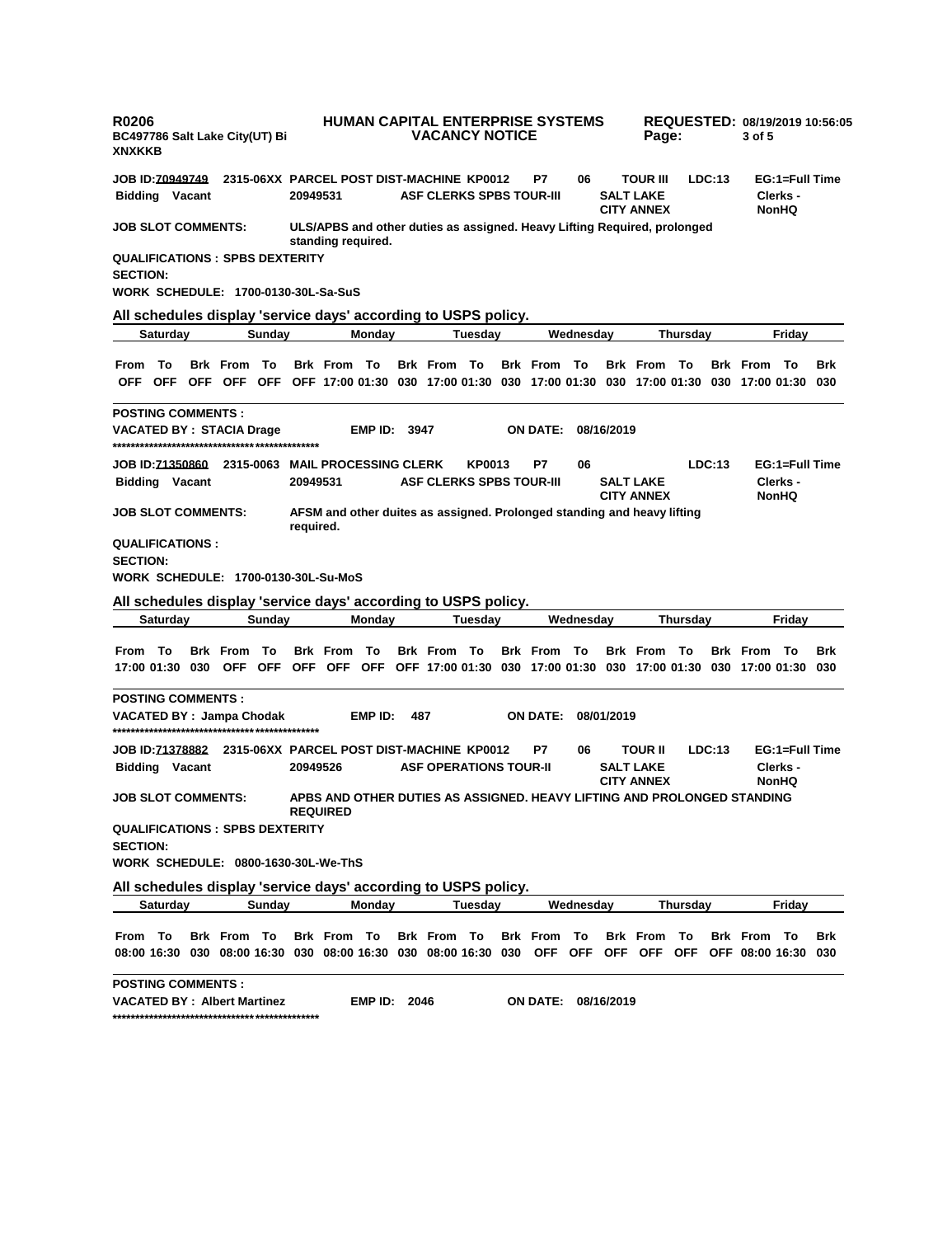| <b>XNXKKB</b>             | <b>R0206</b>              | BC497786 Salt Lake City(UT) Bi                                                      |        |              |                          |                     | <b>VACANCY NOTICE</b>                                                       |               | HUMAN CAPITAL ENTERPRISE SYSTEMS                                                                                              |           |               | Page:                                                  |                  |        | 4 of 5                                    |                                            | REQUESTED: 08/19/2019 10:56:05 |
|---------------------------|---------------------------|-------------------------------------------------------------------------------------|--------|--------------|--------------------------|---------------------|-----------------------------------------------------------------------------|---------------|-------------------------------------------------------------------------------------------------------------------------------|-----------|---------------|--------------------------------------------------------|------------------|--------|-------------------------------------------|--------------------------------------------|--------------------------------|
| <b>JOB ID:71470595</b>    | <b>Bidding Vacant</b>     |                                                                                     |        | 21080290     |                          |                     | 2315-06XX PARCEL POST DIST-MACHINE KP0012<br><b>ASF OPERATIONS TOUR-I</b>   |               | P7                                                                                                                            | 06        |               | <b>TOUR I</b><br><b>SALT LAKE</b><br><b>CITY ANNEX</b> |                  | LDC:14 |                                           | EG:1=Full Time<br>Clerks -<br><b>NonHQ</b> |                                |
| <b>JOB SLOT COMMENTS:</b> |                           |                                                                                     |        |              | <b>STANDING REQUIRED</b> |                     |                                                                             |               | SPBS/ULS AND OTHER DUTIES AS ASSIGNED, HEAVY LIFTING AND PROLONGED                                                            |           |               |                                                        |                  |        |                                           |                                            |                                |
| <b>SECTION:</b>           |                           | <b>QUALIFICATIONS: SPBS DEXTERITY</b><br><b>WORK SCHEDULE: 2130-0600-30L-Su-MoS</b> |        |              |                          |                     |                                                                             |               |                                                                                                                               |           |               |                                                        |                  |        |                                           |                                            |                                |
|                           |                           | All schedules display 'service days' according to USPS policy.                      |        |              |                          |                     |                                                                             |               |                                                                                                                               |           |               |                                                        |                  |        |                                           |                                            |                                |
|                           | Saturday                  |                                                                                     | Sunday |              |                          | Monday              |                                                                             | Tuesdav       |                                                                                                                               | Wednesdav |               |                                                        | Thursday         |        |                                           | Friday                                     |                                |
| From To                   |                           | <b>Brk</b> From                                                                     | То     |              | <b>Brk From To</b>       |                     | <b>Brk From To</b>                                                          |               | <b>Brk</b> From<br>21:30 06:00 030 OFF OFF OFF OFF OFF OFF 21:30 06:00 030 21:30 06:00 030 21:30 06:00 030 21:30 06:00 030    | То        |               | <b>Brk</b> From                                        | - To             |        | <b>Brk From To</b>                        |                                            | <b>Brk</b>                     |
| <b>POSTING COMMENTS:</b>  |                           | VACATED BY : MONALISA VALIKOULA                                                     |        |              |                          | <b>EMP ID: 4203</b> |                                                                             |               | <b>ON DATE:</b>                                                                                                               |           | 08/16/2019    |                                                        |                  |        |                                           |                                            |                                |
|                           | <b>Bidding Vacant</b>     |                                                                                     |        | 20949531     |                          |                     | <b>ASF CLERKS SPBS TOUR-III</b>                                             |               | P7                                                                                                                            | 06        |               | TOUR III<br><b>SALT LAKE</b><br><b>CITY ANNEX</b>      |                  | LDC:13 |                                           | EG:1=Full Time<br>Clerks -<br><b>NonHQ</b> |                                |
| <b>JOB SLOT COMMENTS:</b> |                           |                                                                                     |        | <b>RED</b>   |                          |                     |                                                                             |               | SPBS/ULS & OTHER DUTIES AS ASSIGNED, HEAVY LIFTING AND PROLONGED STANDING REQUI                                               |           |               |                                                        |                  |        |                                           |                                            |                                |
| <b>SECTION:</b>           |                           | <b>QUALIFICATIONS: SPBS DEXTERITY</b><br><b>WORK SCHEDULE: 2130-0600-30L-Su-MoS</b> |        |              |                          |                     |                                                                             |               |                                                                                                                               |           |               |                                                        |                  |        |                                           |                                            |                                |
|                           |                           |                                                                                     |        |              |                          |                     | All schedules display 'service days' according to USPS policy.              |               |                                                                                                                               |           |               |                                                        |                  |        |                                           |                                            |                                |
|                           |                           |                                                                                     |        |              |                          |                     |                                                                             |               |                                                                                                                               |           |               |                                                        |                  |        |                                           |                                            |                                |
|                           | Saturday                  |                                                                                     | Sunday |              |                          | Monday              |                                                                             | Tuesday       |                                                                                                                               | Wednesday |               |                                                        | Thursday         |        |                                           | Friday                                     |                                |
| From To                   |                           | Brk From To                                                                         |        |              | <b>Brk From To</b>       |                     | <b>Brk From To</b>                                                          |               | <b>Brk From To</b><br>21:30 06:00 030 OFF OFF OFF OFF OFF OFF 21:30 06:00 030 21:30 06:00 030 21:30 06:00 030 21:30 06:00 030 |           |               | <b>Brk From To</b>                                     |                  |        | <b>Brk From To</b>                        |                                            | <b>Brk</b>                     |
| <b>POSTING COMMENTS:</b>  |                           | <b>VACATED BY: KRISTINA EVANS</b>                                                   |        |              |                          | <b>EMP ID: 9998</b> |                                                                             |               | <b>ON DATE:</b>                                                                                                               |           | 08/16/2019    |                                                        |                  |        |                                           |                                            |                                |
|                           |                           | JOB ID: <u>95502199</u> 2320-0003 SALES,SVCS/DISTRIBUTION                           |        | <b>ASSOC</b> |                          |                     |                                                                             | <b>KP0013</b> | P7                                                                                                                            | 06        |               |                                                        |                  | LDC:45 |                                           | EG:1=Full Time                             |                                |
|                           | <b>Bidding Vacant</b>     |                                                                                     |        | 01020480     |                          |                     | <b>Murray Clerk PL 007</b>                                                  |               |                                                                                                                               |           | <b>MURRAY</b> |                                                        |                  |        |                                           | Clerks -                                   |                                |
|                           | <b>JOB SLOT COMMENTS:</b> |                                                                                     |        |              | 0230-1100-30L MON        |                     | <b>VARIABLE WORK SCHEDULE: NSD:SUN/THU</b><br>0330-1200-30L SAT/TUE/WED/FRI |               | HEAVY LIFTING/PROLONGED STANDING REQUIRED, OTHER DUTIES AS ASSIGNED.                                                          |           |               |                                                        |                  |        |                                           | <b>NonHQ</b>                               |                                |
| <b>SECTION:</b>           |                           | QUALIFICATIONS: 421 SALES AND SERVICES (V3.9)                                       |        |              |                          |                     |                                                                             |               |                                                                                                                               |           |               |                                                        |                  |        |                                           |                                            |                                |
|                           |                           | WORK SCHEDULE: 0330-1200-30L-Su-ThV                                                 |        |              |                          |                     |                                                                             |               |                                                                                                                               |           |               |                                                        |                  |        |                                           |                                            |                                |
|                           | <b>Saturday</b>           | All schedules display 'service days' according to USPS policy.                      | Sunday |              |                          | Monday              |                                                                             | Tuesday       |                                                                                                                               | Wednesday |               |                                                        | <b>Thursday</b>  |        |                                           | Fridav                                     |                                |
| From To                   |                           | <b>Brk From To</b>                                                                  |        |              | Brk From To              |                     | Brk From To                                                                 |               | Brk From To<br>03:30 12:00 030 OFF OFF OFF 02:30 11:00 030 03:30 12:00 030 03:30 12:00 030                                    |           |               | <b>Brk</b> From<br><b>OFF</b>                          | То<br><b>OFF</b> |        | <b>Brk From To</b><br>OFF 03:30 12:00 030 |                                            | <b>Brk</b>                     |